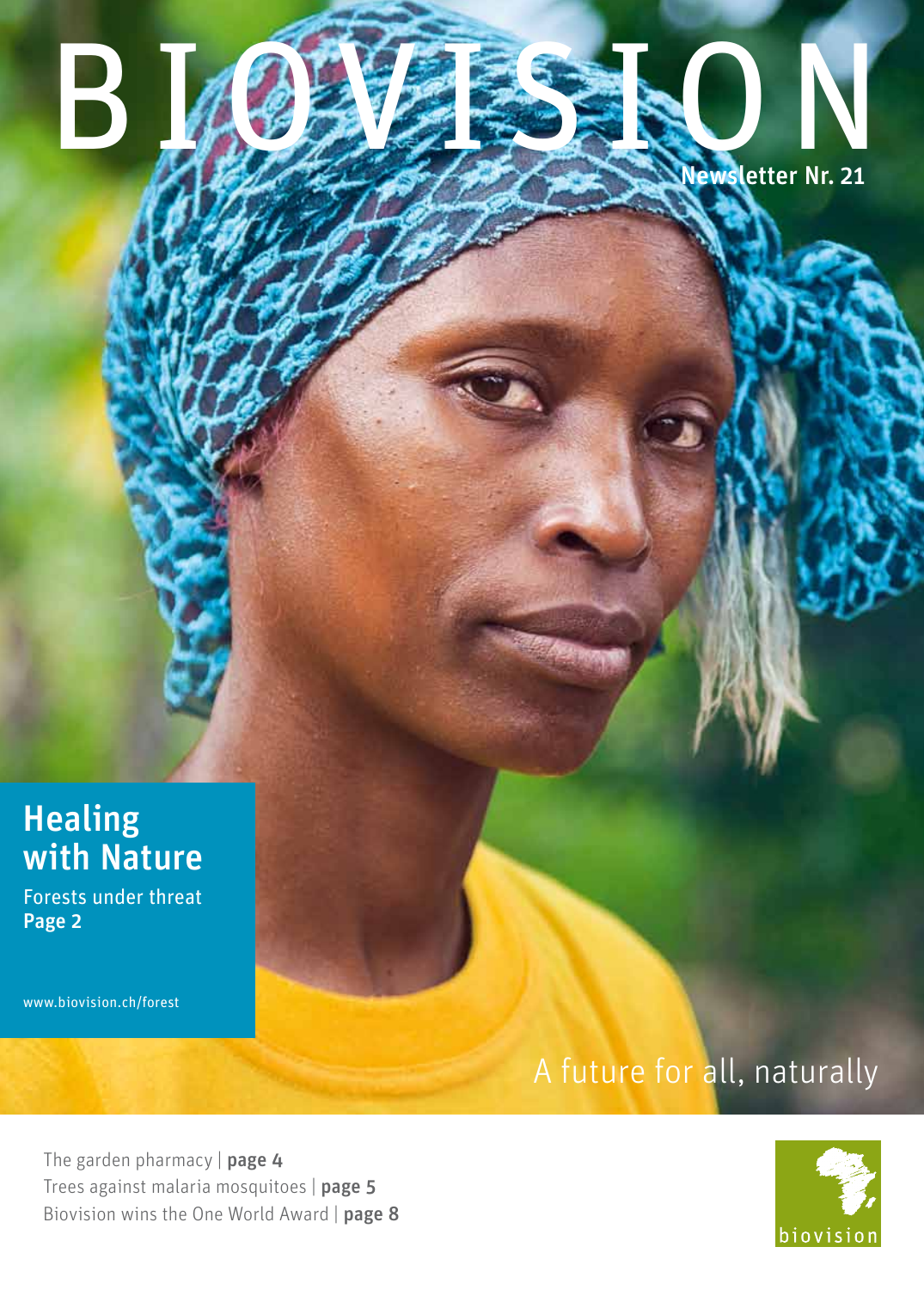In Africa, forest area is disappearing three times faster than the global average. The consequences are serious, not just for the African continent, but for the whole world.

Picture: Biovision/Peter Lüthi



Forests are much more than just wood

"Forests and sustainable forestry (can) make an important contribution to sustainable development, alleviation of poverty and the achievement of internationally agreed development goals…", states a resolution of the UNO General Assembly that designates 2011 as the 'International Year of Forests'. This is particularly relevant for Africa.

By Hansjakob Baumgartner

A great number of people in Africa live directly or indirectly from forests. A UNO Environmental Program (UNEP) report found that edible plants and animals from the forest made up between 16 to 20 percent of food supply regionally in Ghana. More than 150 species are used in this way. In some areas, forest products such as rubber, rattan, resin or beeswax play a considerable role in the rural economy. Shea butter, which is derived from the fruit of the karite tree, is one of the most used fats in the skin care industry. It is the second most vital export of Burkina Faso.

Forests are Africa's most important pharmacy: herbal medicines from the forest are essential for the medical care of 70 to 80 percent of Africans. Wood also covers two thirds of African energy requirements.

In Africa, as it is for us, the forests' contribution to the health of ecosystems is almost more significant that its products: Forests protect against erosion, slow down the process of desertification, lessen water drainage

and preserve springs and the sources of groundwater from which drinking water is taken.

And they are a refuge of biodiversity. Around a half of all plant and animal species on Earth are found in tropical rainforests. The destruction of their habitat is by far the most significant cause for the dramatic reduction of species diversity globally.

Nowhere else in the world are forests shrinking as rapidly as in Africa. According to the latest report from the World Food Organisation FAO on the condition of the world's forests, forest cover reduced by 0.62 percent every year in the period from 2000 to 2005. Every second Africa loses an area of forest greater than a football field. The global average reduction is 0.18 percent.

Deforestation and slash and burn clearing are both to blame for man-made climate change. When forests are in chemical balance, they do not lower levels of CO2,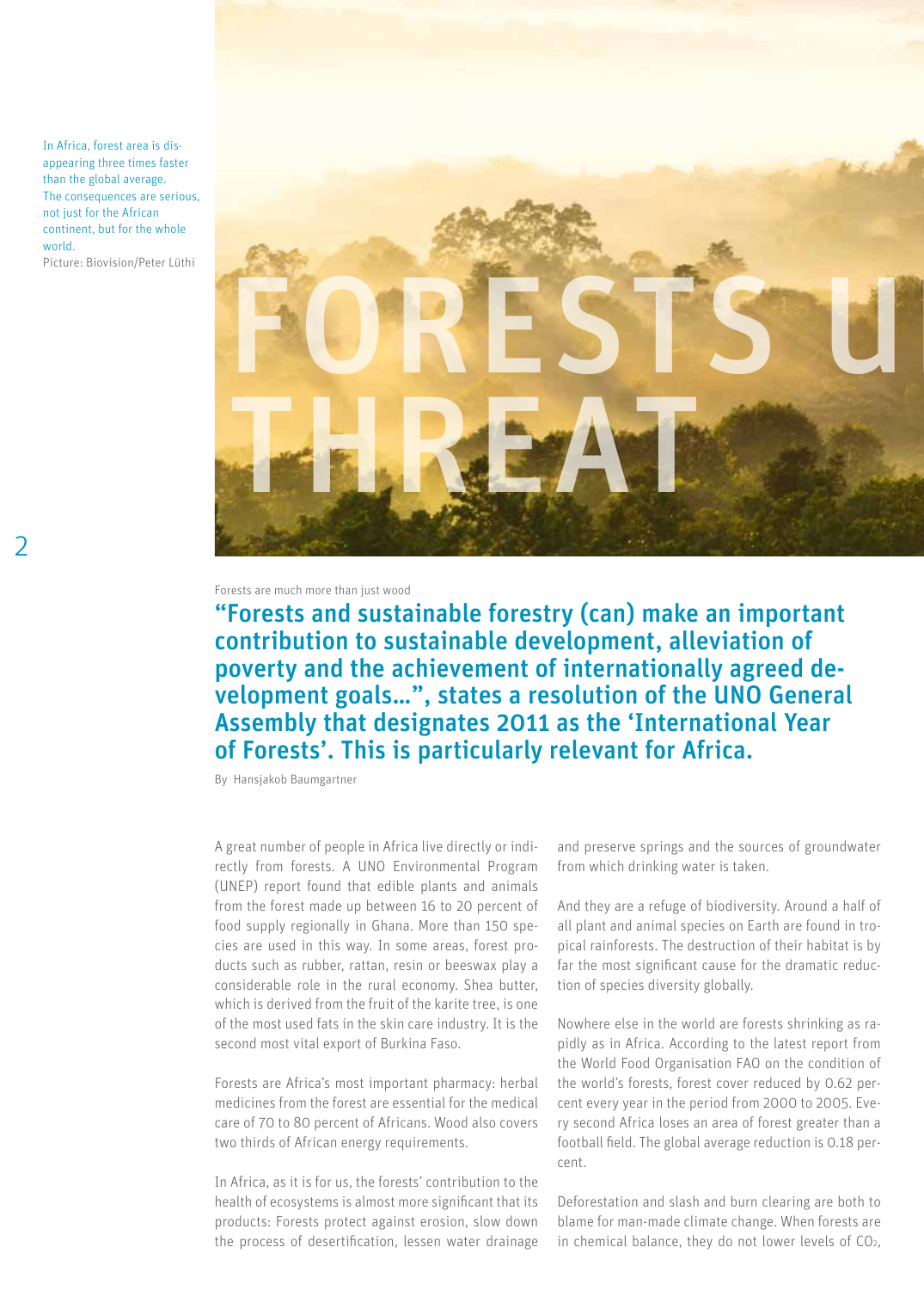

they do not reduce CO<sub>2</sub>: whatever growing trees absorb is released again by decomposing trees. In the meanwhile forests are huge storage places for carbon dioxide. Around 100 gigatonnes are sequestered in the organic matter of Africa's forests. That is thirteen times as much CO<sub>2</sub> released by humanity every year by burning fossil fuels. With every hectare that is cleared, a part of this escapes into the atmosphere. Around 20 percent of greenhouse gas emissions worldwide are attributed to deforestation. In Africa it's almost half.

The biggest cause of forest destruction in Africa is the hunger for land. At present it is mostly small-scale farmers that monopolize the cleared areas, but increasingly forests must also give way to large plantations which produce for export. FAO fears that this method of agriculture could be a contributing factor in the decline of forests in the future.

In the Congo Basin specifically, forestry plays a fatal role. For a tip, companies from all over the world have won concessions to plunder immense forest areas. According to the International Tropical Timber Organisation (ITTO), in the tropics of Africa barely 6 percent of managed forests are used sustainably.

To ameliorate this overexploitation, FAO has put the case for an agroforestry usage pattern that builds on knowledge adopted from local people. In addition, their rights should be clearly laid out and local institutions strengthened. The fact that this approach is urgently needed in Africa has been supported by an ITTO report, according to which only around 2 percent of

### BIOVISION AND FOREST PROTECTION

In the end it is always individual people who decide between destroying or protecting a forest. Biovision is dedicated to ensuring that they undertake this decision in an informed, aware and responsible way. Those affected also need an alternative, and genuinely viable means of generating income. Awareness of the worth of the forest and its ecological services is also required. Whoever knows that the forest conserves water, regulates local climate and is therefore a decisive factor in whether harvests are good or bad, will not make the decision between destruction and conservation lightly.

The Biovision Foundation gives both aspects due consideration in its projects: promotion of income generation independent of forests and targeted education and information for the local population.



www.biovision.ch/forest

African forest area is under the control of the local population. In Asia and South America it is one third. But international climate policy offers a possible opportunity. The REDD concept (Reducing Emissions from Deforestation and Degradation) is planning a system of incentives for sustainable forestry, financed within the framework of the climate convention. Developing countries that conserve their forests can for example trade in carbon certificates corresponding to the amount of CO2 that would be released by clearing. The services that forests provide and the populations that sustainably use and conserve them will thereby be safeguarded.

Hansjakob Baumgartner is a freelance journalist in Bern

3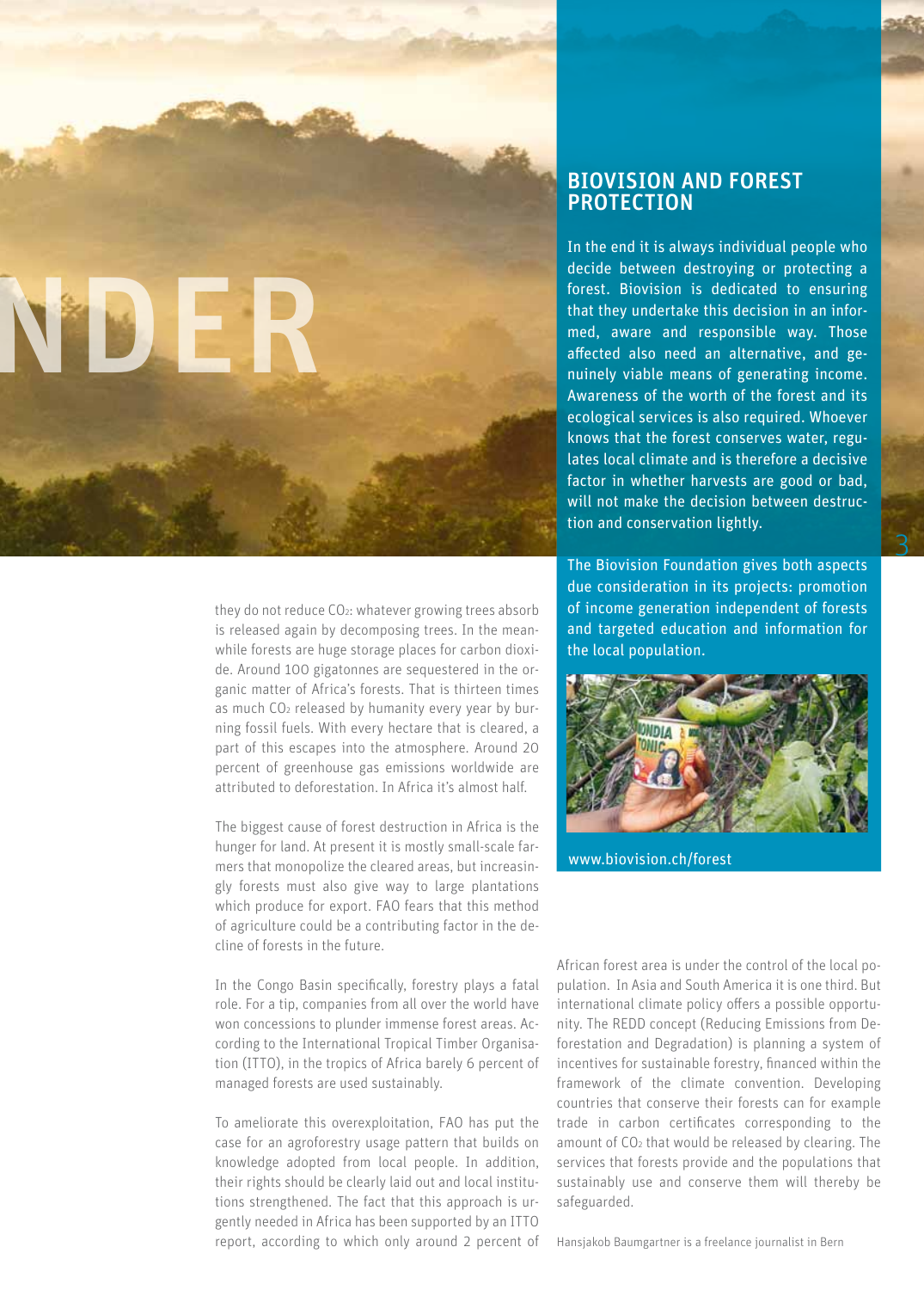Without traditional healers, most people in Uganda would be without medical care



Weekly visits from the traditional healer: Wumal Ndiwalana, Project Assistant with PROMETRA Uganda, looks at the skin of a patient.

 $\Delta$ 

Learning from each other: Every Wednesday between 160 and 250 healers meet in Buiija Forest to train and further educate one another in traditional medicine and ecological agriculture.

Betsy Nakate with the medicinal plants that she uses in the treatment of Aids. In Uganda, traditional healers are pillars of healthcare.

Photos: Biovision / Peter Lüthi

### Human and Environmental Health The Garden Pharmacy

With her finely drawn face and young age, Betsy Nakate does not exactly present the picture we in Europe conjure when we think of an African herbalist (see title picture of this edition). But Mrs Nakate is a traditional healer in Kyangoma, around 60km southwest from Kampala in Uganda, where she lives with her husband and four children on a small farm. The farm can only be reached by following a winding path through rolling hills, past small fields and shady groves of trees. The scenery is idyllic, but the reality is harsh for people here and their livelihoods are modest.

On one side of the farm are two small houses, where flowers, herbs and shrubs thrive in the shade of the trees. "That is my herb garden with around 150 different healing plants", Betsy Nakate explains proudly. She knows the name of all of them and knows how to cultivate and nourish them, when to harvest them and which parts can be made into salves, infusions or teas. "We only use the leaves, flowers and bark of the plants, but not the roots, because this would harm the plant and nature", she explains. The traditional healer makes around 50 different products from her plants and knows which complaints and diseases they will treat. She cares for patients from fifty families in her village. In addition she sells or gives away her medicines. "Of course it would be very good for me and my family to earn money", she says and adds emphatically "but saving lives is so much more important."

#### Medicinal plants and ecological farming

Mrs Nakate belongs to a group of around 250 men and women small-scale farmers being trained by PROME-TRA Uganda, a branch of the NGO of the same name, to become healers. Every Wednesday Mrs Nakate travels to the meeting in the forest of Buiija, where traditional healers from the Mpigi District learn from one another under the guidance of PROMETRA. As well as learning traditional medical care, they also learn ecological cultivation methods, with which they can markedly improve their agricultural harvests. This is very important as they could never live from their work as healers alone and must ensure their livelihood as small-scale farmers.

The activities of PROMETRA Uganda fit well with Biovision's strategy. This project in Mpigi has been supported by the Swiss foundation since 2009. The healers are very important, not just for medical care for the people, but also for their function as role models for environmental health and in particular for the conservation of threatened forests. www.biovision.ch/projects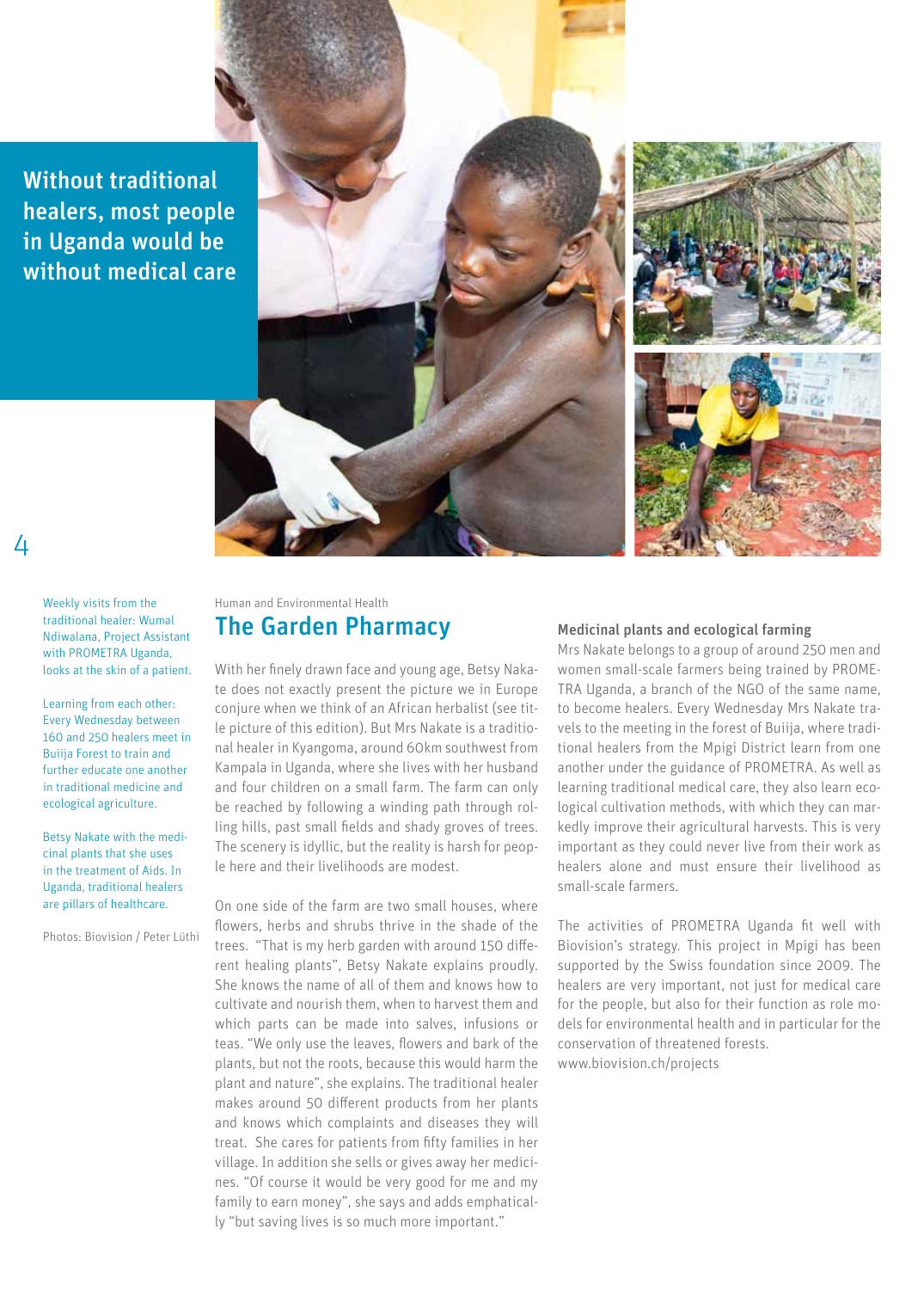

A newly-trained 'Mosquito Scout' analyses water samples for mosquito larvae. Photo: Biovision / Verena Albertin

### Stop Malaria in Ethiopia Trees against malaria mosquitoes

Fewer mosquitoes mean less malaria – this is the simple equation in the fight against this dreaded tropical disease. The carriers of the disease live in high density in the larval stage and are scarcely mobile in bodies of standing water such as puddles or pools, worn out tyres or plastic refuse. In these breeding sites the larvae can be easily and more efficiently dealt with rather than later in the adult stage, as mosquitoes.

For years the Biovision Foundation has been supporting icipe\* projects in Kenya that successfully eradicate mosquito larvae using environmentally friendly means. These experiences are now being applied in a pilot project in Ethiopia. Using the Kenyan model, local people in Gibhe Valley, south of Addis Ababa, are being trained as Mosquito Scouts. Special attention is given to the use of extracts from the leaves and bark of the neem tree, which are being tested for efficiency in decimating mosquito larvae. Neem is widespread in Ethiopia and can be used cost-effectively by those affected for ecological mosquito control. Initial results are very promising. In addition, the production and sale of neem saplings can be good way to make extra income for the people of the project area. www.biovision.ch/projekte

\*African Insect Science for Food and Health, Nairobi. www.icipe.org

### Commentary Healers Serving People and Nature

60% of Ugandans utilise Traditional medicine (TM) and healers for relief of symptoms and in chronic and difficult ailments because Uganda is poorly serviced with western medicine. There is one doctor for every 25,000 people. Switzerland's density of doctors is a hundred times higher, with average of one doctor for every 250 citizens. Healers have significantly contributed towards combatting AIDS and its secondary disorders in Uganda where HIV/AIDS is widespread without medication for thousands of suffering patients. Healers are role models in respectful handling of cultural biodiversity, natural forests, medicinal plants and indigenous knowledge. Healers value forests for health-giving services, habitats of medicinal and non-medicinal species, favourable climate, water flows in rivers and springs, and psychological well-being. This is very important in a time when habitat loss, degradation, over-exploitation, climate change and lack of propagation of 'wild' plants, are contributing to steady erosion of this indigenous knowledge on biodiversity. PROMETRA Uganda NGO focuses on the cultivation, care and documentation of medicinal plants with a deliberate aim of poverty alleviation and biodiversity conservation despite lack of scientifically demonstrated value, weak market structure and lack encouragment. Healers needs and PROMETRA activites are transformational, availing collaborative opportunities between researchers, healers, doctors and local communities towards, improved healer's practice, documentation, health, sustainable biodiversity utilization, household/community income, clear policy directions on cultivation and commercialization of medicinal plants, value addition and poverty alleviation.



#### Yahaya Sekagya, Uganda

Dr. Yahaya Sekagya studied dentistry at the state Makerere University. Today he is a spiritual healer and director of PROMETRA Uganda. This NGO promotes traditional medicine and human health as well as reciprocal exchange between traditional African medicine and western medicine. PROMETRA is Biovision's partner organisation in Uganda. Dr. Sekagya was a guest speaker at the 2010 Biovision Symposium in Zurich.

Photo: Biovision / Peter Lüthi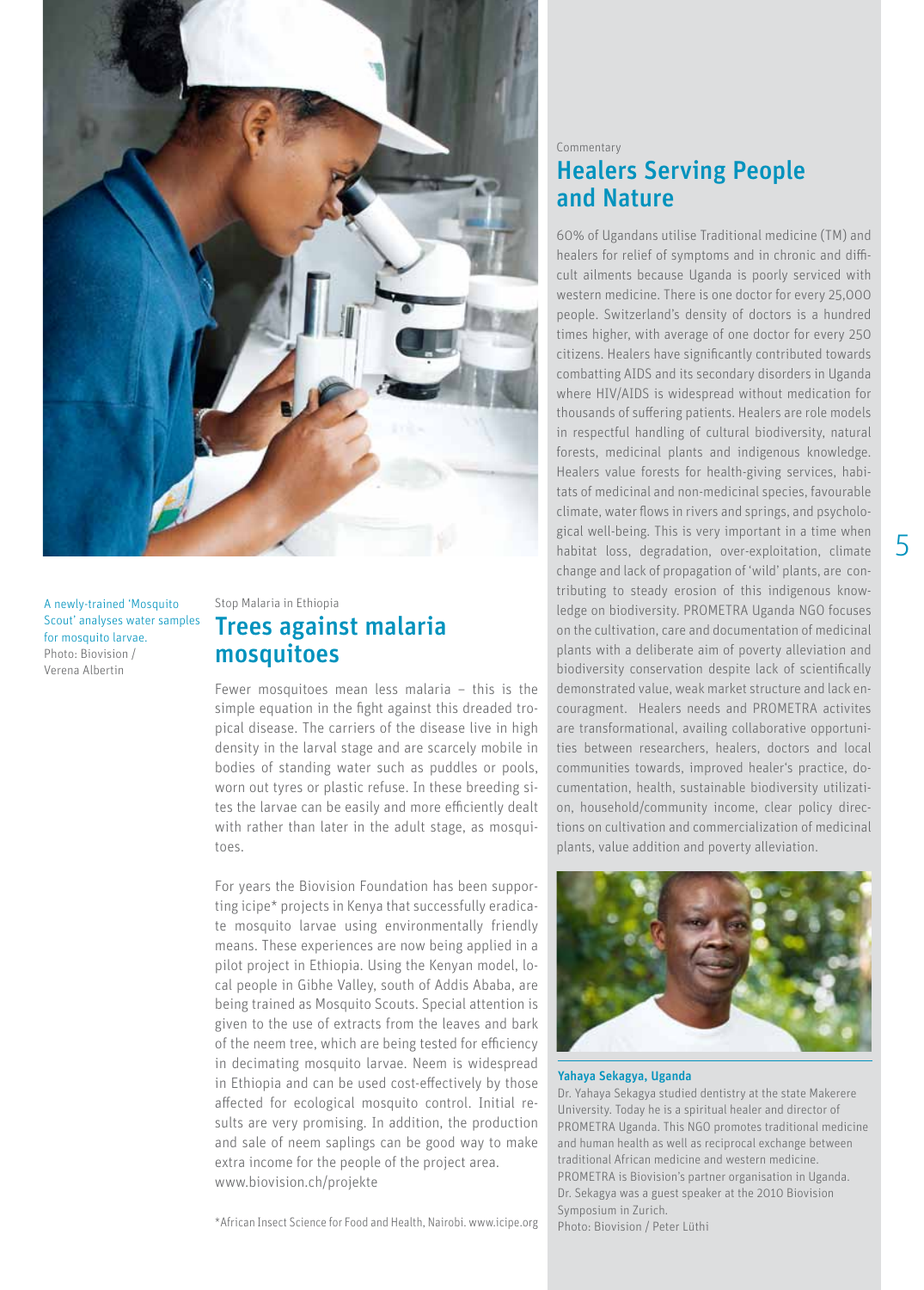

www.infonet-biovision.org

This internet platform from Biovision provides free, up-to-date information on organic farming and income generation in East Africa to state agricultural advisers, experts from goal-related organisations and farmers' groups. Here is an example on the topic of medicinal plants.



Generating income without destroying the forest:cultivating Kilimanjaro basil in Tanzania

#### Basil harvests

The leaves of Kilimanjaro basil can be plucked after four to six months. In contrast to other plant cultures it is not dependent on the seasons, making a regular income possible for farmers.

#### "Naturub"

An essential oil is derived from the dried basil leaves which contains basil, camphor, tarragon and ursolic acid, and which is made into a kind of African tiger balm called 'Naturub'.

Photos: Bioivision / Peter Lüthi

### Click on Infonet-Biovision Ocimum kilimanscharicum

*Ocimum Kilimandscharicum* (Kilimanjaro basil) originally comes from East Africa but is also cultivated in India and Turkey. This round, evergreen, perennial shrub belongs to the Lamiaceae family and grows to 2m high in the tropics. It has tetragonal, lanuginous branches and oblong, opposite and serrated leaves. These contain aromatic oil with white crystals that can be extracted through distillation. The crystals smell of natural camphor.

#### Agricultural Aspects

- *Ocimum Kilimandscharicum (Kilimanjaro basil) thrives on clay or sandy soil with annual rainfall of around 1250mm, in tropical temperatures up to 900 metres above sea level.*
- *It can be propagated from cuttings or seeds*
- *The leaves can be harvested three times a year for at least three years*
- *The plant is avoided by animals. Its thick root structure protects against erosion*
- *The plant is undemanding and cultivation is not labour intensive. Harvesting the leaves and processing them into oil is, however, time-consuming.*

#### Medical properties and application

In East Africa basil extract is traditionally used to treat colds, coughs, abdominal pain and diahorrea. It is also used as insect repellent against mosquitoes and also to protect harvests from plant pests. Ocimum kilimandscharicum has been classified by research as

### Protagonists in Biovision Projects Hypolimnas antevorta

In Papiliorama in Kerzers (Fribourg) it is one of the attractions, it is coveted by collectors: with a wingspan of 9 to 11 centimetres the splendidly-coloured Great Eggfly (hypolimnas antevorta) is one of the giants of the butterfly world.

The species is found in Africa's tropical forests in Uganda, Kenya, Tanzania and the Democratic Republic of Congo. The butterfly feeds on a diverse range of plant juices and nectar. The caterpillars feed on acanthus plants that primarily bloom in the tropics and resemble mint plants. After mating the female lays her eggs on the underside of such a plant. After a few weeks the caterpillars emerge, pupating from many layers.

The species name is mystical: Antevorta is the name of an Italian goddess of childbirth who could see into the future. If the butterfly also has this miraculous capacity it can make no use of it: after pupating it lives for only one and a half months.



Hypolimnas antevorta also occurs in the forests of the Eastern Usambara Mountains in Tanzania, where Biovision supports local people to cultivate medicinal plants without destroying the forest, which aids conservation of biodiversity. Photo: Flickr (left). Biovision / Peter Lüthi (right)

an aromatic plant with bioactive qualities and can be used in pharmaceutical products, aromatherapy and in pest control.

Visit Inofnet-Biovision online: www.infonet-biovision.org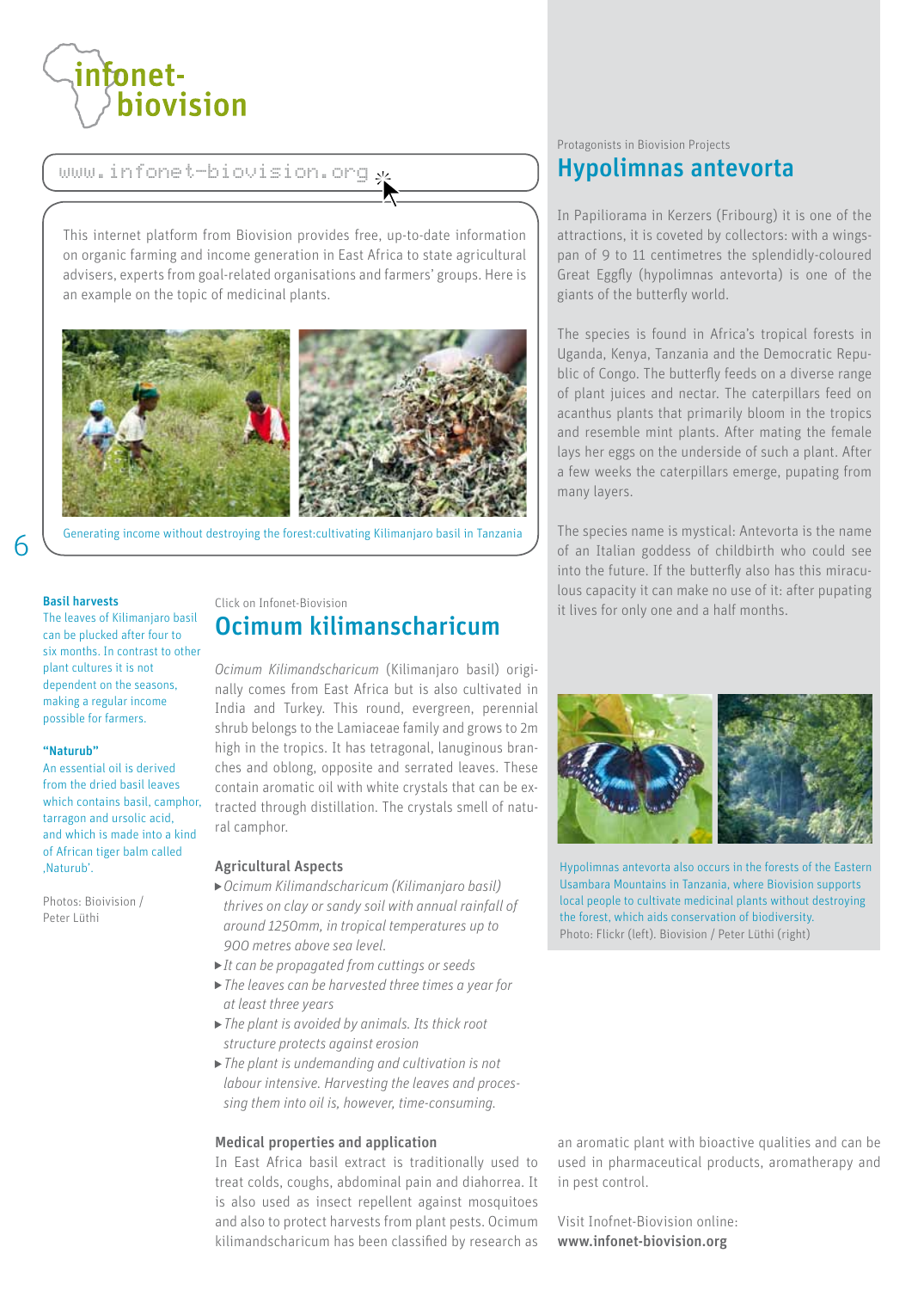

"The time that I invest in visiting PROMETRA's forest school is not lost." Says Deo Sekabira Salongo. "The knowledge that I have gathered there greatly helps our health and our harvests." Photo: Biovision / Peter Lüthi

A day in the life of Deo Sekaira Salongo and Goneth Natikonde "We have a good life!"

Deo Sekabira Salongo's eyes shine with the sheer joy of living. One believes him when he says that he and his family have a good life. "We have enough to eat and we are healthy", he says contentedly, pulling his children close to him and casting a hopeful look at his wife, Goneth Natikonde. She agrees with him, but differentiates: "Our life is good - especially after the harvest." She would like to keep more cows as it is a quicker way to earn money. Deo nods: "That would provide more manure and therefore a bigger harvest. We can't increase the soil", he explains, "but we can increase the harvest!"

Their house is somewhat remote on the edge of Kigongo village, southwest from Kampala, near to Lake Victoria in Uganda. When you visit him, you have the feeling of stepping into a forest. Large trees and many shrubs stand side by side. It is not a forest, but a farm. Deo let the trees remain or planted new ones. They give shade for maize, rice and bananas, and also coffee, vanilla and medicinal plants. In between stems and leaves, 15 chickens forage for food, two cows, a calf and a bull doze, tethered under the shade of the leaves. A metre above the ground, three pigs are grunting. Deo constructed the pigsty as a pile dwelling on a gently sloping wood platform, so that the slurry runs to the lower end, and from there to the manure heap on the ground. The manure is very valuable to him, as is the compost he makes professionally.

The married couple switched to organic farming in 2001 after Deo completed a course.

### Everything has its time A legacy for Biovision

All life must come to an end. That's why it makes sense to put things in order in good time. Perhaps you would like to leave a legacy behind and continue to do good beyond your lifespan. You have the opportunity to include organisations such as the Biovision Foundation in your will. With a bequest you can ensure that your will is carried out according to your wishes.

If you have any questions or you would like to order our free advice booklet on leaving a bequest, please contact Reto Urech on +41 44 341 97 19 or r.urech@biovision.ch



7

www.biovision.ch /legate Photo: Biovision / Peter Lüthi

#### "People come to us because we have better quality"

"Conventional farming has many negative side effects," he explains. "Chemicals destroy soil life, and therefore the soil too. And pesticides and fertilisers are expensive." Manure and compost, however, are free, and thanks to organic farming, crop rotation and mixing crops he has much better harvests than before, he reports. In 2005 Goneth and Deo began cultivating medicinal plants. Since then he has been going on Wednesdays to the forest school in Buiija, which PRO-METRA Uganda leads with traditional healers from the district. He is fully supported by his wife. "We spoke about it and decided that he should take the course while I look after the children", she explains. The knowledge gained is applied on their farm – which is doing much better than others in the region. When asked about his market advantages despite being in a bad position set apart from the street, Deo does not hesitate for even a second: "Customers come to us because we have better quality!"